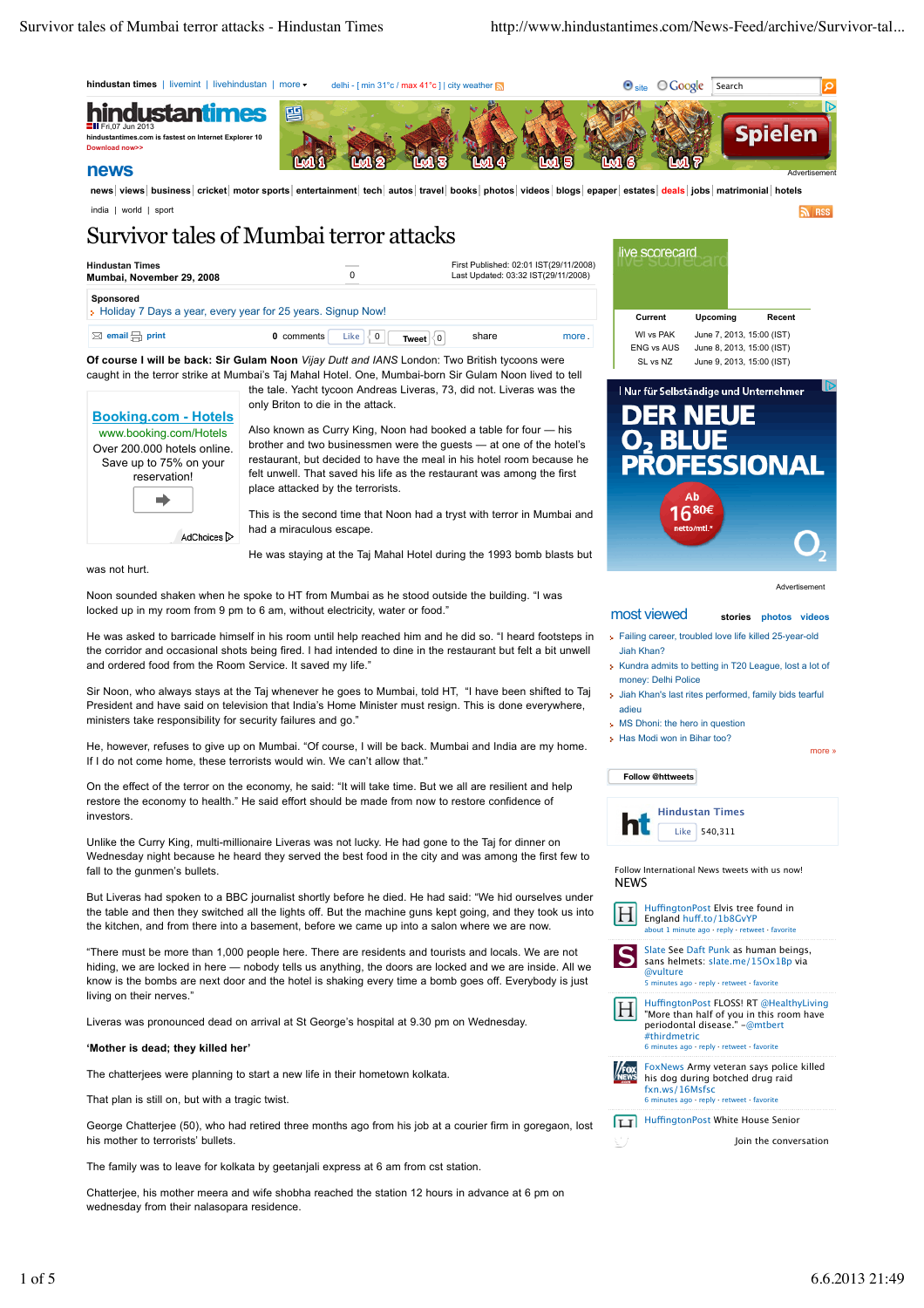Since they were leaving the city forever, they had a lot of luggage; so after dropping his wife and mother at the station, chatterjee left for home to get the remaining luggage.

 "At 9.50 pm when i was returning, i called my wife, but she didn't answer the phone. after 10 minutes she called back but her voice became unclear with every word she spoke," said chatterjee. "all i could hear was: 'mother has been killed; they killed her'."

A stunned chatterjee rushed to the station — and then st george hospital.

"my mother was shot in her back and neck by the terrorists," he said, dissolving into tears. "i feel i have been deserted to face life on my own."

*— Bhavika jain*

# **She was meeting chat buddy**

Twenty-six-year-old Meetu Asrani, a resident of Charkop, set out excitedly on Wednesday evening to meet an American 'chat' buddy she had met on a social networking site.

### She never returned.

She was among the first victims of the terror attack at Café Leopold.

"She was friends with this 45-year-old woman, Lean, who had come to Mumbai for a holiday," said Sunita Chauhan, a close friend who studied with Asrani at Jai Hind College. "They had decided to meet at Café Leopold where Meetu was helping Lean to plan her holiday in India."

Sounds of sobbing filled the Asrani household at Sector 3 in Charkop on Friday. Her father Arjun and brother Sunil had left with the body for the funeral at 11.30 pm.

Before she left for what would be her last trip, Asrani had spent most of her day watching a movie on television.

She was expected to be back home for dinner.

Instead, her body was claimed from Sion hospital, her relative Anurag Gupta said.

"She was extremely creative and Balaji Telefilms had taken her on as a creative associate, a post she was yet to assume," Chauhan said. "She was very happy and excited that she finally found a job she was looking for."

For Asrani's kin and friends, intense grief is mixed with anger. "We expect the government to do something to prevent such young promising lives to be finished this way," said Kranti Gupta, a relative.

*— Sayli Udas Mankikar*

### **A guiding star fades**

Mohit Bahtia and his classmates can barely believe that their beloved biology teacher Roopinder Randhawa (54) will never teach them again.

Randhawa, a senior teacher at Cuffe Parade's BD Somani International High School, was shot dead by terrorists inside the Taj hotel on Thursday morning.

"She was our guiding star," said Bhatia. "We will always remember her smile that we would call the 'evil' smile as it would get bigger before announcing a test in class."

Randhawa, a resident of Cuffe Parade, had gone for dinner at the Taj with her husband to Shamiana, a restaurant in the hotel.

"While they were having dinner, they heard gunshots followed by a loud bang. The hotel management asked them to crouch and hide behind the furniture," a neighbour said, requesting that her name be withheld. "At 5.30 in the morning when somebody said it was safe, she got up but was shot by a terrorist."

Randhawa is survived by her husband and two daughters who are settled in the US.

Her students remember her as a dedicated teacher.

"Her enthusiasm and dedication towards her work was something I have imbibed from her," said her former student Radhika Sheth of Cathedral School where Randhawa earlier taught. "I don't remember a single day when she had declined any student's request.'

*Bhavika Jain*

# **NCP MP survived on a bottle of water and fruits**

*Ketaki Ghoge*

For 40-odd hours NCP MP Jaisingrao Gaikwad Patil was inside room 319 in the old building of the Taj Mahal Hotel.

Gaikwad Patil, an MP from Beed, who along with a group of MPs were in Mumbai for a Parliamentary Committee review, decided to skip dinner on Wednesday. He stayed back in hotel and was working on



Burn off some of your stomach fat each day by following this 1 weird tip Tip » SIVPACK

Advertiser

**D** 

### top stories

- Kundra admits to betting in T20 League, lost a lot of money: Delhi Police
- Vindoo says many politicians, their sons involved in betting
- Modi's role in Lok Sabha polls to be focus of Goa BJP conclave
- Govt okays Rs. 630 cr for ad campaign to publicise its achievements
- RIL plans Rs 1.5 lakh cr investment over 3 yrs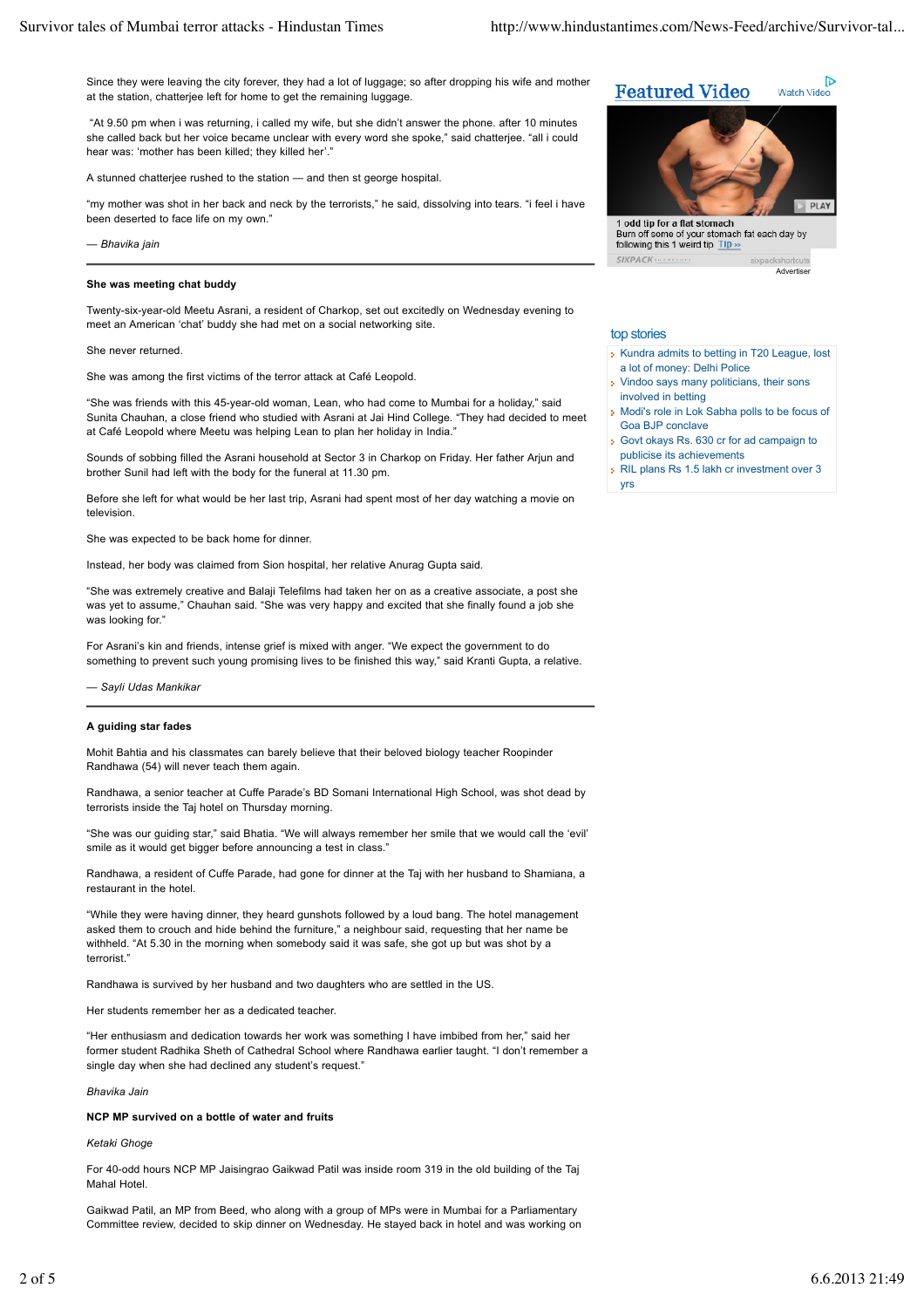his laptop when he first heard firing sounds and dismissed them as firecrackers. Ten minutes later, he locked his room after suspecting something amiss and was soon informed by hotel staff that terrorists had taken over.

"I was told not to open the room door at any cost unless some one from the security agencies calls me. They were two very lonely nights," he told HT.

Gaikwad Patil survived on one bottle of water and four fruits over the last 40 hours. He worked on election campaign plans on his laptop to divert mind, as fierce operations raged on.

But, he was also among the few trapped who were in touch with his family throughout the ordeal.

"It was very scary. We knew he was safe in his room but there was no certainty and peace till he was rescued today around 3 pm," said Raju, his eldest son.

#### **MPs pulled out of Taj after 42 hrs**

*Zia Haq*

New Delhi: Two members of Parliament (MPs) hiding in their rooms in the terrorist-besieged Taj Mahal hotel were pulled out by commandos as evening approached on Friday.

MPs Lal Mani Prasad from Uttar Pradesh and B.G. Patil from Maharashtra were whisked out of their third-floor rooms and the hotel around 3 pm, ending 42 hours of anxiety. The two were part of a four-member lawmaker team that had checked in some time before the terrorists took the hotel on Wednesday, but of which two managed to escape.

Krishnadas, MP from Palaghat in Kerala, and Godhra MP B.P. Solanki were down for dinner at the Shamiana restaurant when the bloodshed reached the Taj, and just about got out.

Prasad and Patil could not, and shut themselves up on specific instructions passed on to them by National Security Guard (NSG) via Krishnadas.

"After escaping, I knew I had to do everything possible for the other two MPs," Krishnadas said. "I was working closely with the NSG since yesterday. I was constantly updating them (the MPs). This kept their morale high. It was important to not let them suffer a breakdown."

Krishnadas became a two-way crisis centre of sorts with his mobile phone as his tool, helping provide details about the holed-up MPs to the NSG and passing on NSG instructions to the MPs.

"After I gave the room details of the two MPs, the NSG said they should lock themselves up and stay that way," he added. "The NSG said they would be rescued only when it was best to do so."

Solanki also did his bit, helping rescuers cart off a group of foreigners, including a bullet-riddled man, a woman with morbid obesity and children unable to walk because of shock.

"I was wondering what to order when we heard a blast," Solanki said. "I thought a gang-war had broken out."

Two gunshots later, he found himself walking over shards of glass through an exit leading to a corner of the Taj swimming pool. In the dark — the pool lights had gone off — Solanki called for help; a police van was on its way.

"In one corner, I saw a group of foreigners, one of whom had a bullet in his leg," Solanki said. "I carried him to the police van that came looking for me."

Krishnadas heads the Parliament's subordinate legislation committee that had checked in for a series of meeting spread over November 28-29; MP Giridhar Gomango was to have joined them on Thursday.

### **Iconic Taj chef mourns lost 'family'**

#### *Aditya Ghosh*

Hemant Oberoi, corporate executive chef at the Taj Group, is disconsolate. "I have lost half my family," he said, breaking down. Six of his colleagues, all star chefs, lost their lives in the terrorist attack on the Taj Mahal Palace & Tower in Mumbai.

Kaizad Kamdin (27), one of the best young chefs in the country, was extremely enthusiastic about his profession. "He wanted to become the best chef in the hotel. It (his death) feels like losing a family member," said Oberoi. Kamdin's childhood friend Sheroy Raj, a Dubai-based airline executive, told HT over phone: "He emailed me recently saying he was tasting success professionally." Kamdin helped everyone out from the kitchen, but lost his life in the bargain.

If Kaizad was one of the best budding chefs in the country, 42-year-old Vijay Banja was already getting there. "He was a talent to reckon with," said Rajiv Gujral, Vice President, Indian Hotels Ltd, which owns the Taj brand.

Banja lived in Colaba along with some of his colleagues in a family suite of the Taj. On Friday evening, the residents of the building were in mourning. "He would go for morning walks every day and buy stuff from my shop," said a local shopkeeper.

Faustin Martis (50) was another Taj employee who was unlucky to be in the wrong place at the wrong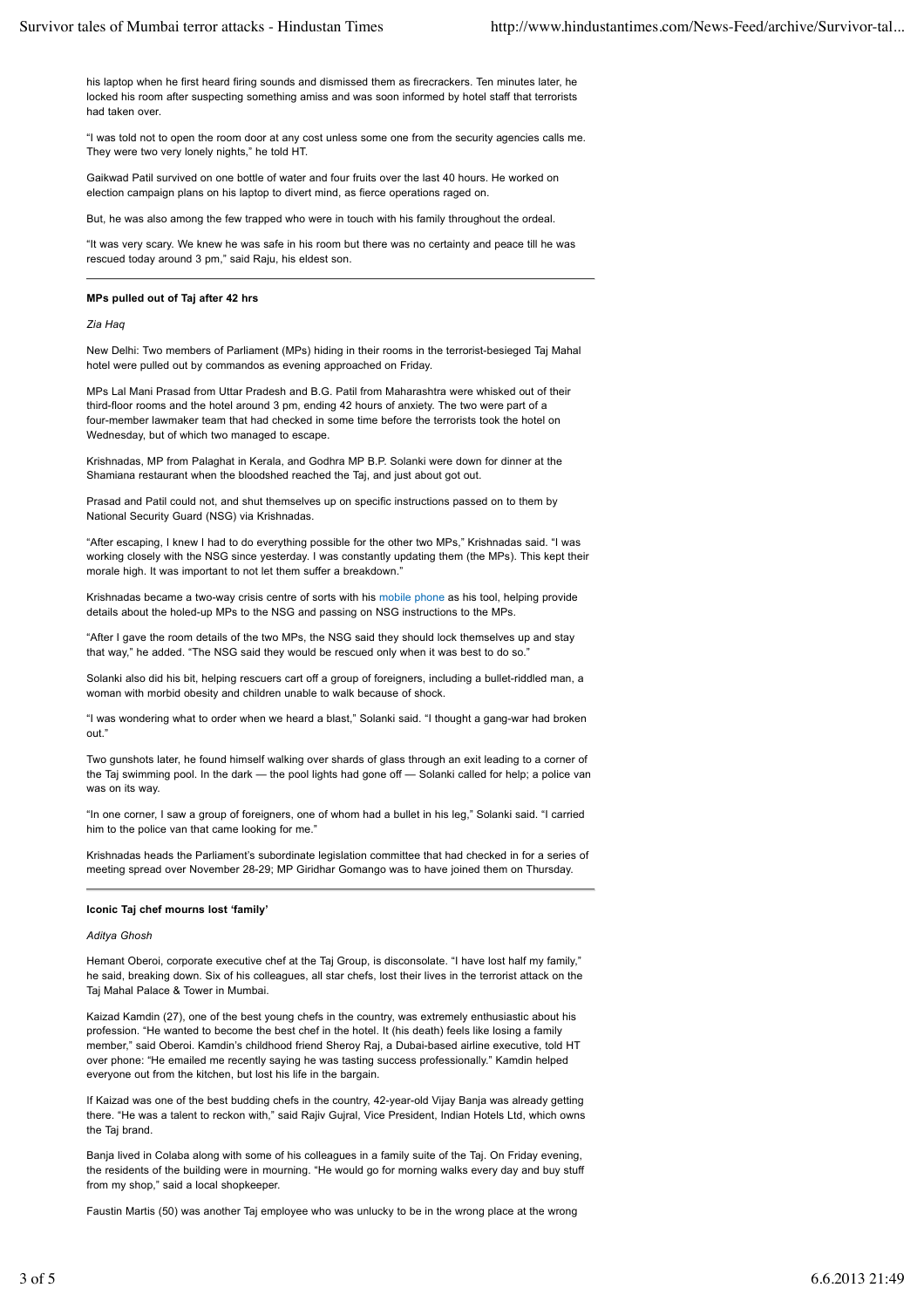time

# **Last minute change of plan saved former England bowler's life**

An unexplained urge to go for a movie instead of early dinner saved former England fast bowler Kabir Ali from a possible run-in with perpetrators of Mumbai terror attack.

Kabir, currently playing for Worcestershire, had been in the Taj Hotel on Wednesday afternoon and was supposed to have dinner there that night.

However, he changed his plan at the last minute. "I should have been at the hotel by 9 pm about half an hour before the shooting started," Kabir said. "I don't know why I changed my mind. For some reason something told me not to go and I went for a film instead. I started watching the film, but it soon became obvious something was wrong. Some people ran out of the cinema."

"Then I received a text telling me what was happening and I got out. There was panic outside. There were sirens and bangs and people running. It was chaos," he was quoted as saying by *The Times'*.

Like Sign Up to see what your friends like.

# more from this section

0

| ⊠ email print<br>0 comments                                                                                        | share<br>Like<br>$\mathbf 0$<br>more.<br>∛0<br>Tweet                       |
|--------------------------------------------------------------------------------------------------------------------|----------------------------------------------------------------------------|
| recommended for you                                                                                                | more from the web                                                          |
| » No kids for Kareena Kapoor? Entertainment                                                                        | > The Latest Killer Extension for Gmail Forbes                             |
| Oral sex caused my cancer: Michael Douglas<br>Entertainment                                                        | The Secret of the Wonder Weapon That Israel Will<br>Show Off to Obama TIME |
| : 30 lashes, jail for Saudi who slapped wife World<br>Indonesian Muslim hardliners vow to stop Miss World<br>World | High-Tech Immigrants   The New York Times                                  |
| The unmasking of Narendra Modi Editorial Views                                                                     |                                                                            |
|                                                                                                                    |                                                                            |
| Smartphones on EMI may not be so smart Tech                                                                        |                                                                            |
|                                                                                                                    | what's this?                                                               |
| comment                                                                                                            |                                                                            |
| Note: By posting your comments here you agree to the terms and conditions of www.hindustantimes.com                |                                                                            |
| 0 comments                                                                                                         |                                                                            |
| Leave a message                                                                                                    |                                                                            |

No one has commented yet



**n** Comment feed  $\boxtimes$  Subscribe via email

### **Ads by Google**